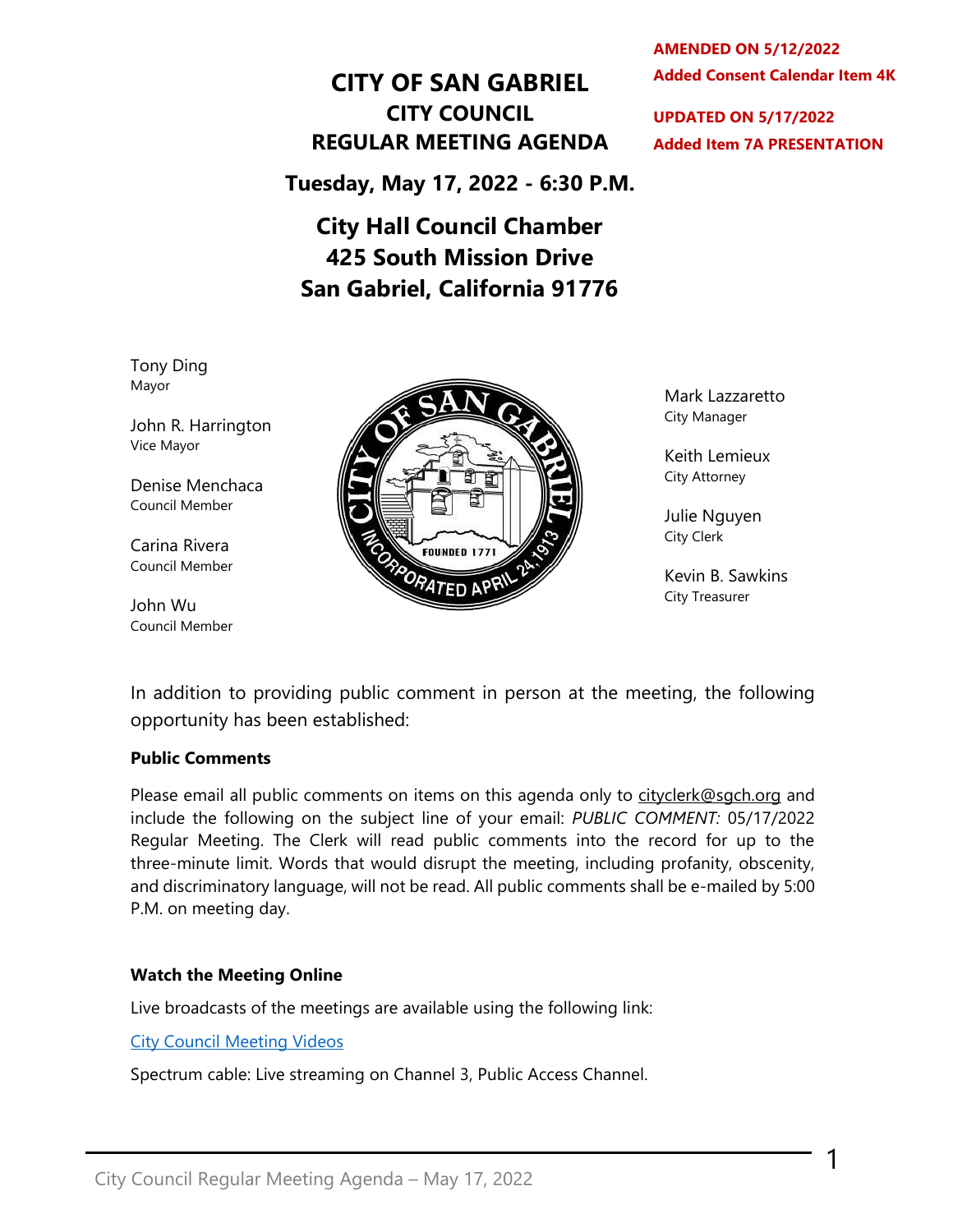### **City Council Regular Meeting Agenda Tuesday, May 17, 2022**

- **CALL TO ORDER**
- **PLEDGE OF ALLEGIANCE LED BY:** Vice Mayor Harrington
- **ROLL CALL:** Mayor Ding, Vice Mayor Harrington, Council Members Menchaca, Rivera, Wu

#### **1. APPROVAL OF AGENDA ORDER**

#### **2. PRESENTATIONS**

### **A. PROCLAMATION FOR [MENTAL HEALTH AWARENESS MONTH](https://www.sangabrielcity.com/DocumentCenter/View/16567/22---Proclamation-for-Mental-Health-Awareness-Month)**

#### **3. PUBLIC COMMENT**

### **4. CONSENT CALENDAR**

All items listed under the Consent Calendar are considered routine and recommendations will be approved in one motion unless a member of the City Council or audience requests separate discussion.

#### **A. APPROVAL OF MINUTES**

The minutes are a record of the official actions taken at the City Council meeting.

- 1. [Minutes of the City Council Special Meeting of April 28, 2022.](https://www.sangabrielcity.com/DocumentCenter/View/16565/Item-4A1---2022-04-28-Minutes---Special)
- 2. [Minutes of the City Council Special Meeting of May 3, 2022.](https://www.sangabrielcity.com/DocumentCenter/View/16563/Item-4A2---2022-05-03-Minutes---Special)
- 3. [Minutes of the City Council Regular Meeting of May 3, 2022.](https://www.sangabrielcity.com/DocumentCenter/View/16564/Item-4A3---2022-05-03-Minutes---Regular)

Recommended Action: Approval.

#### **B. [MATERIAL DEMANDS](https://www.sangabrielcity.com/DocumentCenter/View/16481/Item-4B---Material-Demands)**

The most recent Material Demands from the Finance Department are presented to the City Council for review and approval.

#### Recommended Action:

Staff recommends that the City Council approve Material Demands as presented.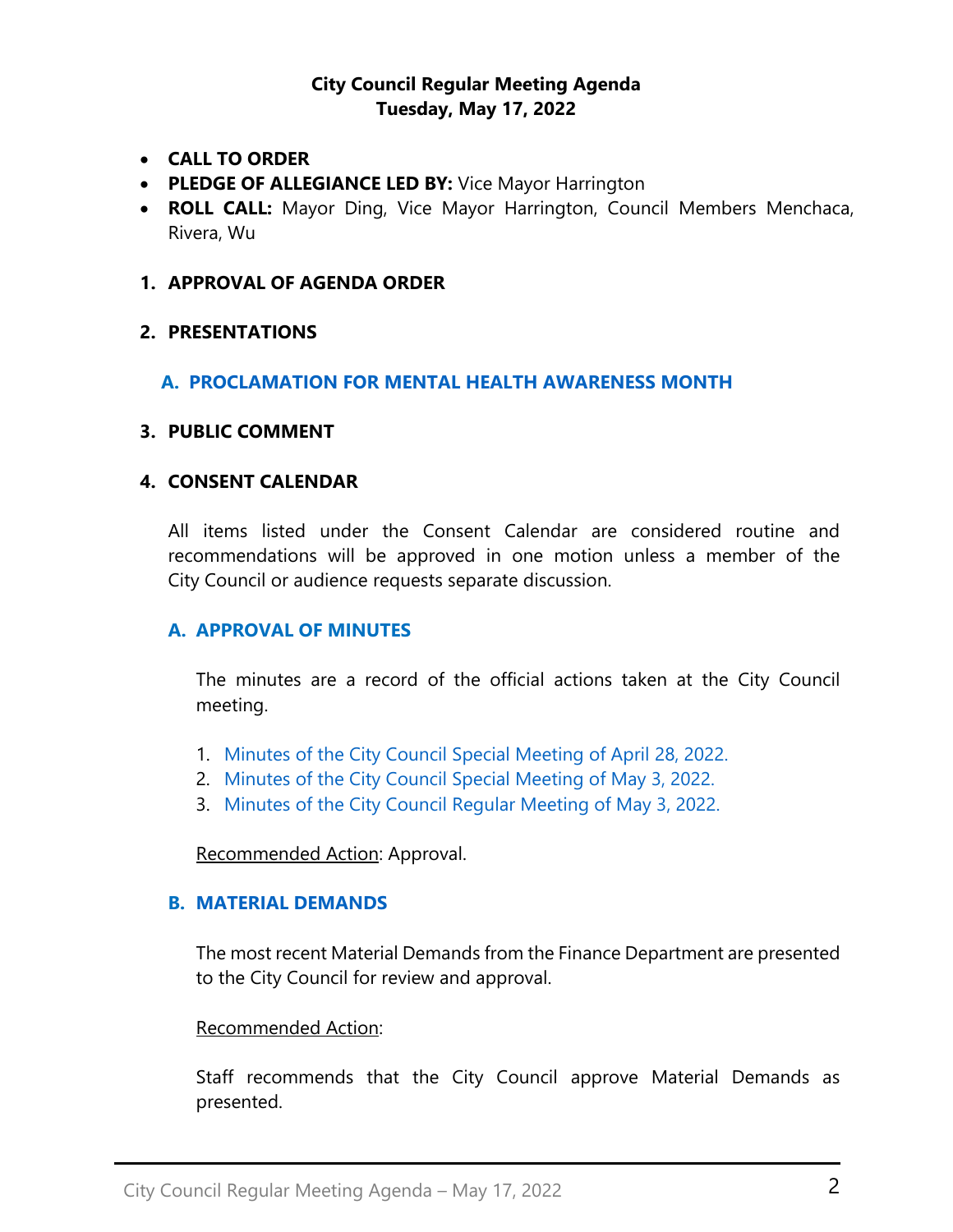### **C. [CASH AND INVESTMENT REPORT](https://www.sangabrielcity.com/DocumentCenter/View/16491/Item-4D---Fire-Station-51-Lockers-Replacement) – APRIL 2022**

In accordance with the City of San Gabriel's 2021-22 Adopted Investment Policy (Resolution No. 21-30 dated July 20, 2021) and California Government Code Section 53646, the Finance Director is to render an investment report to the City Council, City Treasurer, City Manager, and the City Attorney. The April 2022 Cash and Investment Report is presented to receive and file in accordance with the City's adopted 2021-22 Investment Policy.

#### Recommended Action:

Staff recommends that the City Council receive and file the Cash and Investment Report for April 2022.

### **D. [MONTHLY BUDGET UPDATE](https://www.sangabrielcity.com/DocumentCenter/View/16384/Item-4D---Monthly-Budget-Update---March-2022) – APRIL 2022**

This report provides the monthly budget update for the City's General Fund and Mission Playhouse as of April 30, 2022. The monthly budget update incorporates the actual revenue received and expenditures that have occurred through April 30, 2022, and projects the financial results for the year ending on June 30, 2022.

#### Recommended Action:

Staff recommends that the City Council receive and file the report.

# **E. [ADOPT RESOLUTION NO. 22-28 APPROVING THE FISCAL YEAR 2022-23](https://www.sangabrielcity.com/DocumentCenter/View/16549/Item-4F---Adopt-Reso-No-22-28-Approving-FY-2022-23-SB-1-Road-Repair-and-Accountability-Act-Project-List)  [SENATE BILL 1 \(SB1\) ROAD REPAIR AND ACCOUNTABILITY ACT PROJECT](https://www.sangabrielcity.com/DocumentCenter/View/16549/Item-4F---Adopt-Reso-No-22-28-Approving-FY-2022-23-SB-1-Road-Repair-and-Accountability-Act-Project-List)  [LIST](https://www.sangabrielcity.com/DocumentCenter/View/16549/Item-4F---Adopt-Reso-No-22-28-Approving-FY-2022-23-SB-1-Road-Repair-and-Accountability-Act-Project-List)**

Senate Bill 1 (SB1), also known as the Road Repair and Accountability Act of 2017, provides the City of San Gabriel with access to funds for basic road maintenance, rehabilitation, and safety projects. In Fiscal Year (FY) 2022-23 the City will receive estimated \$910,533. To qualify for funding under the Act, the City must adopt a list of eligible street improvement projects. The Resolution for Council's consideration would adopt the project list and authorize the Public Works Director to file the required documents with the California Transportation Commission.

### Recommended Action:

Staff recommends that the City Council: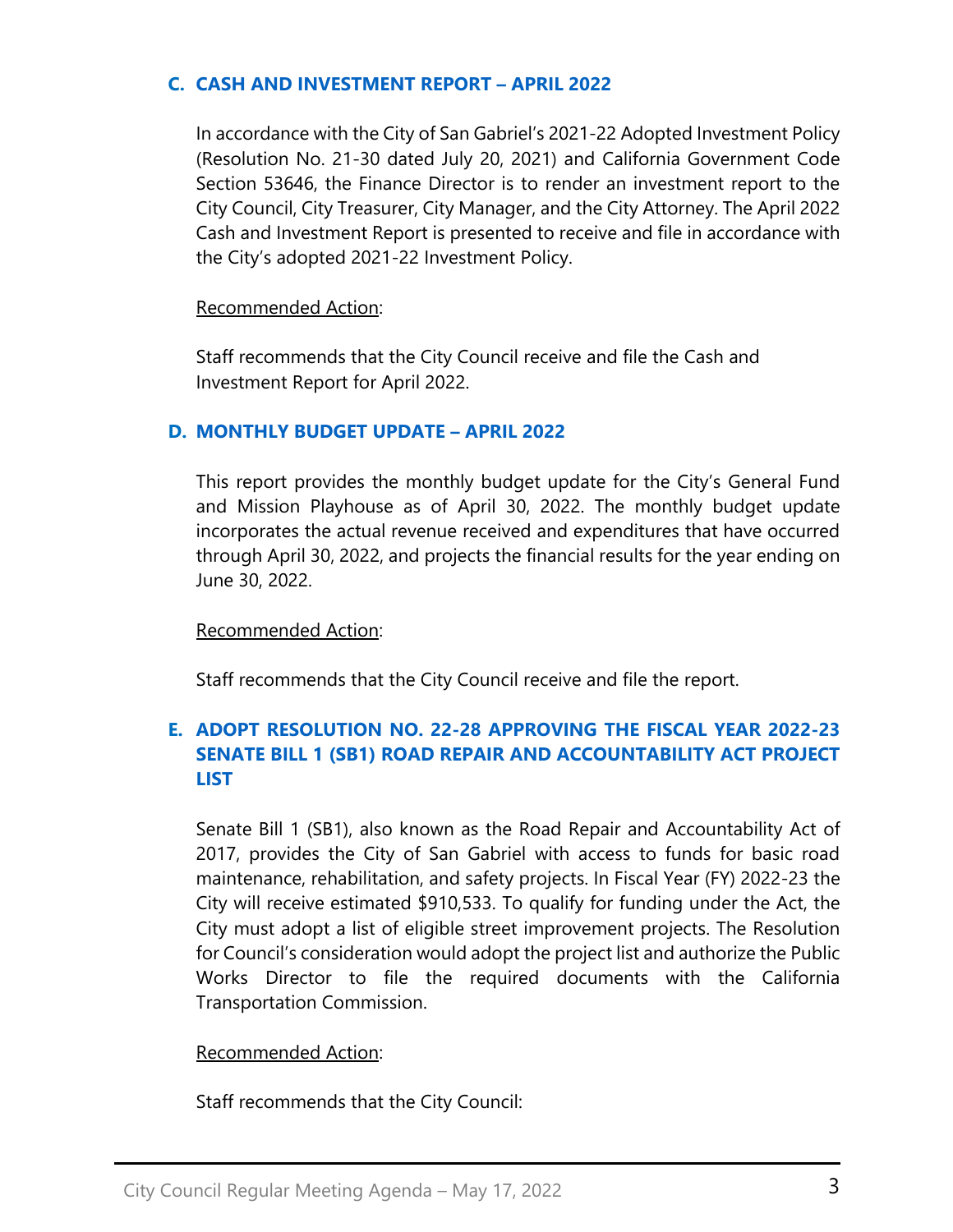1. Adopt Resolution No. 22-28; and

2. Authorize the Public Works Director to file necessary documentation to satisfy SB1 funding requirements and act as the signature authority.

# **F. [AGREEMENT EXTENSION WITH THE SAN GABRIEL VALLEY HUMANE](https://www.sangabrielcity.com/DocumentCenter/View/16550/Item-4G---Agreement-Extension-with-SGV-Humane-Society)  [SOCIETY \(SGVHS\) IN THE AMOUNT OF \\$325,000 FOR ANIMAL CARE AND](https://www.sangabrielcity.com/DocumentCenter/View/16550/Item-4G---Agreement-Extension-with-SGV-Humane-Society)  [CONTROL SERVICES FOR FISCAL YEAR \(FY\) 2022-2023](https://www.sangabrielcity.com/DocumentCenter/View/16550/Item-4G---Agreement-Extension-with-SGV-Humane-Society)**

The San Gabriel Valley Humane Society (SGVHS) has provided animal care and control services to the community for many decades. The City's most recent agreement with SGVHS, approved by City Council on June 1, 2021, has a term of one-year and includes a provision on the option to extend the agreement for an additional one-year period. With the existing agreement set to terminate on June 30, 2022, the SGVHS is requesting an extension for FY 2022-2023 in the amount of \$325,000. Staff seeks Council's approval on the agreement extension with SGVHS to continue animal care and control services for the upcoming fiscal year.

### Recommended Action:

Staff recommends that the City Council authorize the City Manager to extend the existing agreement with the San Gabriel Valley Humane Society for Fiscal Year 2022-2023 in the amount of \$325,000.

# **G. [APPROVAL OF PROFESSIONAL SERVICES AGREEMENT WITH THE](https://www.sangabrielcity.com/DocumentCenter/View/16551/Item-4H---Approval-of-PSA-with-The-Mejorando-Group)  [MEJORANDO GROUP FOR \\$24,275 PLUS EXPENSES FOR FACILITATION](https://www.sangabrielcity.com/DocumentCenter/View/16551/Item-4H---Approval-of-PSA-with-The-Mejorando-Group)  [SERVICES FOR AN EXECUTIVE TEAM RETREAT AND FACILITATION](https://www.sangabrielcity.com/DocumentCenter/View/16551/Item-4H---Approval-of-PSA-with-The-Mejorando-Group) WITH [CITY COUNCIL FOR THE CREATION OF A FIVE-YEAR STRATEGIC PLAN FOR](https://www.sangabrielcity.com/DocumentCenter/View/16551/Item-4H---Approval-of-PSA-with-The-Mejorando-Group)  [THE CITY](https://www.sangabrielcity.com/DocumentCenter/View/16551/Item-4H---Approval-of-PSA-with-The-Mejorando-Group)**

It has been more than four years since the Executive Team has last held a strategic planning retreat. It has also been more than six years since the City last created a strategic plan. The proposed contract with The Mejorando Group would provide facilitation of a two-day retreat with the Executive Team and a two-day strategic planning workshop with the City Council and the Executive Team, resulting in a new, five-year strategic plan to guide the City's goals over the coming years.

### Recommended Action: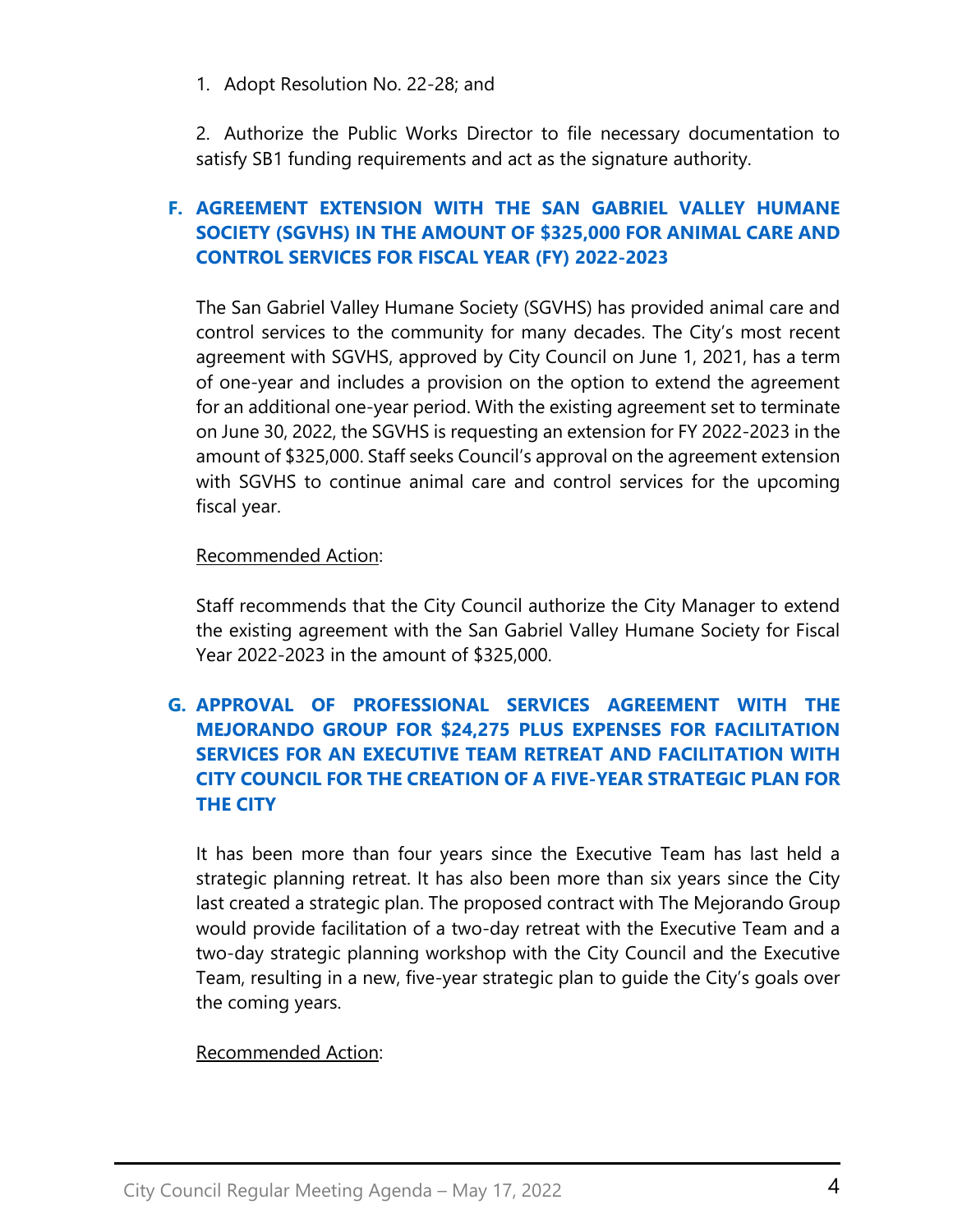Staff recommends that the City Council approve the contract with The Mejorando Group for Executive Team facilitation and a City Council strategic planning retreat, and authorize the City Manager to execute the agreement as presented.

City Council Options:

1. Accept staff recommendation and authorize the execution of the contract with The Mejorando Group.

2. Should the City Council not agree with the staff recommendations, the options would be:

- A. Approve only the Executive Team facilitation portion of the contract and not fund the strategic plan update at this time. Should this occur, staff would ask the City Council to provide other suggestions/direction for how to create a new specific plan.
- B. Approve only the City Council strategic plan portion of the project and not fund the Executive Team facilitation at this time. Should this occur, staff would still hold the retreat but would not have a professional facilitator on the retreat.
- C. Approve neither portion of the project. Should this occur, staff would ask the City Council to provide feedback on how to create a new specific plan.

# **H. [RESOLUTION NO. 22-27 RESCINDING RESOLUTION NO. 21-12 AND](https://www.sangabrielcity.com/DocumentCenter/View/16552/Item-4I---Reso-22-27-Adopting-Rules-of-Order-for-Conduct-of-Public-Meetings-and-Meeting-Schedule-for-Community-Services-Commission)  [ADOPTING RULES OF ORDER FOR THE CONDUCT OF PUBLIC MEETINGS](https://www.sangabrielcity.com/DocumentCenter/View/16552/Item-4I---Reso-22-27-Adopting-Rules-of-Order-for-Conduct-of-Public-Meetings-and-Meeting-Schedule-for-Community-Services-Commission)  [IN ORDER TO ACCOMMODATE THE CHANGE IN MEETING SCHEDULE FOR](https://www.sangabrielcity.com/DocumentCenter/View/16552/Item-4I---Reso-22-27-Adopting-Rules-of-Order-for-Conduct-of-Public-Meetings-and-Meeting-Schedule-for-Community-Services-Commission)  [THE COMMUNITY SERVICES COMMISSION](https://www.sangabrielcity.com/DocumentCenter/View/16552/Item-4I---Reso-22-27-Adopting-Rules-of-Order-for-Conduct-of-Public-Meetings-and-Meeting-Schedule-for-Community-Services-Commission)**

From time to time, revisions are made to the Rules of Order governing City meetings in order to reflect any changes the City Council has ordained, and as efficiencies are identified to facilitate the orderly conduct of meetings. These changes can also pertain to the meeting schedules for various commissions or committees. Resolution No. 22-27 would rescind the current Rules of Order and establish updated Rules of Order for City Meetings to accommodate the change in meeting schedule for the Community Services Commission.

### Recommended Action: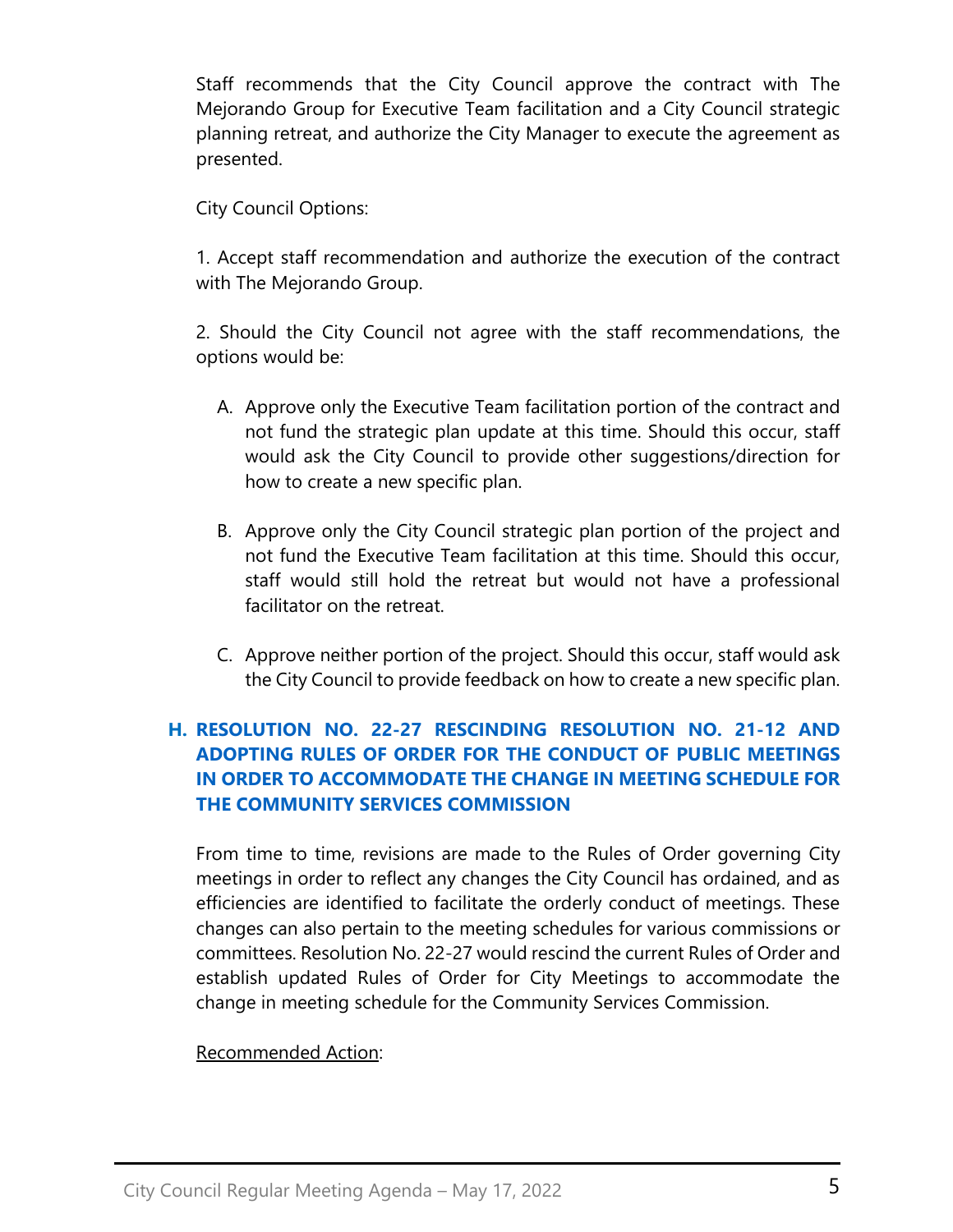Staff recommends that the City Council adopt Resolution No. 22-27 rescinding Resolution No. 21-12 and adopting Rules of Order for the Conduct of City Meetings.

# **I. [UNIVERSITY OF CALIFORNIA, LOS ANGELES](https://www.sangabrielcity.com/DocumentCenter/View/16553/item-4J---University-of-California-Los-Angeles-Center-for-Prehospital-Care-Contract-Second-Amendment) (UCLA) CENTER FOR [PREHOSPITAL CARE CONTRACT SECOND](https://www.sangabrielcity.com/DocumentCenter/View/16553/item-4J---University-of-California-Los-Angeles-Center-for-Prehospital-Care-Contract-Second-Amendment) AMENDMENT**

Staff is requesting approval of a Second Amendment to the contract for Advanced Life Support Continuing Education and Quality Improvement - Assurance provided by the UCLA Center for Pre-Hospital Care (UCLA). The San Gabriel Fire Department is required as an Advanced Life Support provider in the County of Los Angeles, to maintain an approved Continuing Education and Quality Assurance program. In 2014, UCLA was contracted to provide these services. The current agreement expires on July 31, 2022. The proposed amendment extends the services until July 31, 2024.

### Recommended Action:

Staff recommends that the City Council authorize the City Manager or designee to enter into the Second Amendment to Services Agreement with the UCLA Center for Prehospital Care in the amount of \$32,769 annually for the duration of the agreement.

# **J. [FIRE APPARATUS LEASE AGREEMENT WITH PNC EQUIPMENT FINANCE,](https://www.sangabrielcity.com/DocumentCenter/View/16554/Item-4K---Fire-Apparatus-Lease-Agreement-with-PNG-Equipment-Finance-LLC)  [LIMITED LIABILITY COMPANY](https://www.sangabrielcity.com/DocumentCenter/View/16554/Item-4K---Fire-Apparatus-Lease-Agreement-with-PNG-Equipment-Finance-LLC)**

The San Gabriel Fire Department is seeking approval to proceed with a Lease Agreement to purchase one Pierce Enforcer Triple Combination Fire Apparatus, accelerating the replacement cycle to take advantage of favorable pricing, finance terms and replacement of aging reserve apparatus. Funding for this lease purchase agreement is available and ongoing in the Fleet Maintenance Fund. The total purchase price for the 2024 Pierce Enforcer Triple Combination Rescue Apparatus is \$800,720.08.

### Recommended Action:

Staff recommends that the City Council authorize the City Manager to enter into a lease purchase agreement subject to final approval as to form by the City Attorney, in the amount of \$800,720.08 for one 2024 Pierce Enforcer Triple Combination Rescue Apparatus and adopt Resolution No. 22-05.

### **K. [2020 STATE HOMELAND SECURITY PROGRAM](https://www.sangabrielcity.com/DocumentCenter/View/16570/Item-4K---2020-State-Homeland-Security-Program---Optimized)**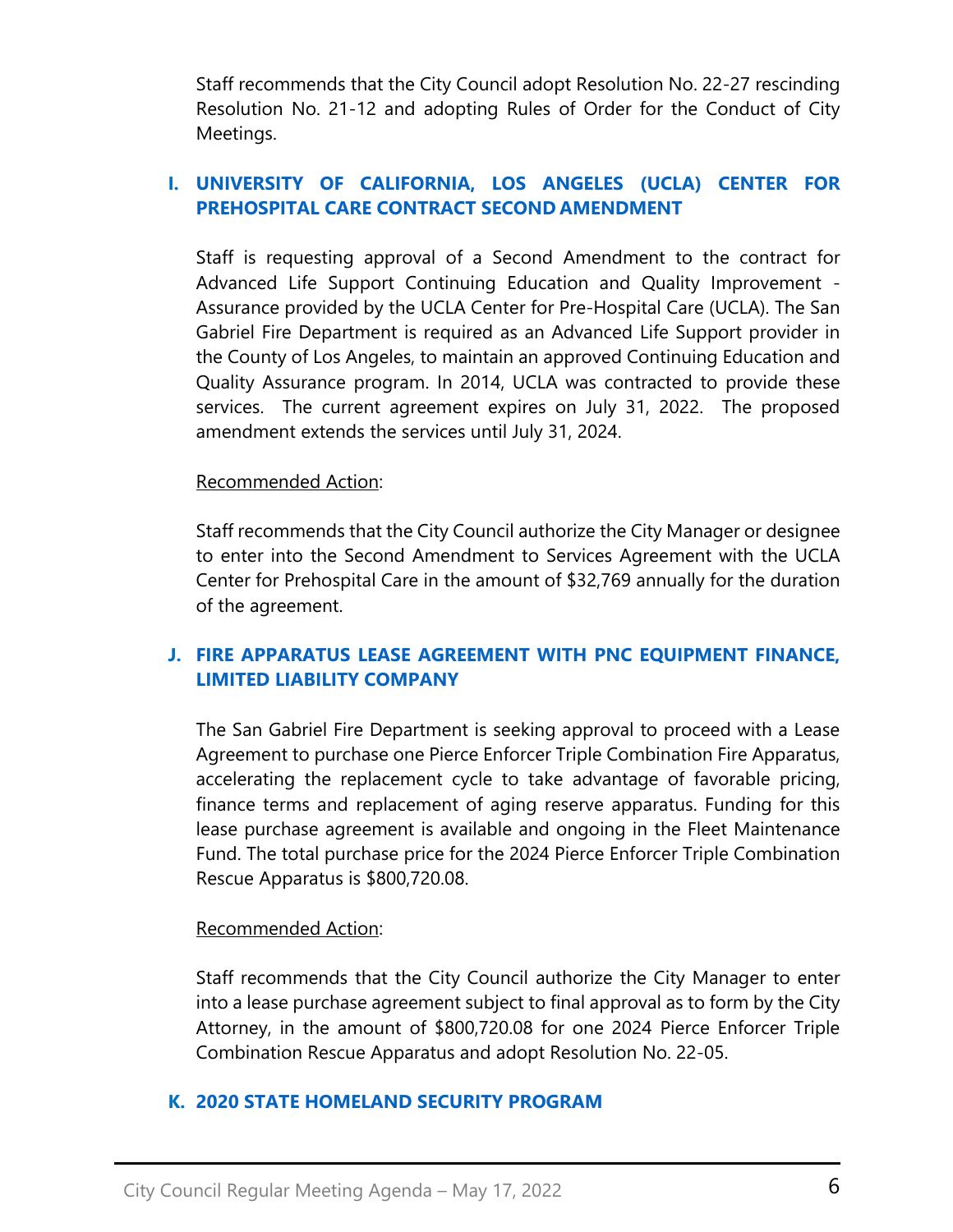The City of San Gabriel has been awarded grant funds from the 2020 State Homeland Security Program for both the San Gabriel Police and Fire Departments in the amount of \$67,518 and \$62,000 respectively. Both public safety Departments are able to use these funds towards projects from the Department of Homeland Security Approved Equipment List and also to provide training. This staff report seeks Council's acceptance of the grant funding and authorization to expend those funds on identified qualifying projects that would enhance the capabilities of both public safety departments. There is no fiscal impact as funding for the purchases will be reimbursed through the State Homeland Security Program (SHSP) grant.

### Recommended Action:

Staff recommends that the City Council make a motion to approve the following:

## Police Department

1. Approve to increase estimated revenue (account 186-3215) and appropriation (transfers out) in 'Other Grants' Fund by \$67,518; and increase estimated revenue (transfers in) and appropriation in Capital/Special Projects Funds (account 124-751-57-99-380) by \$67,518.

### **Fire Department**

2. Approve to increase estimated revenue (account 186-3215) and appropriation (transfers out) in 'Other Grants' Fund by \$62,000; and increase estimated revenue (transfers in) and appropriation in Capital/Special Projects Funds (account 124-761-57-99-380) by \$62,000.

3. Authorize both the Police Chief and Fire Chief to accept the SHSP grant and purchase the items under the City's purchasing policy.

4. Authorize the City Manager to execute the subrecipient agreement between the City and the County of Los Angeles and adopt Resolution No. 22-26.

# **5. PUBLIC HEARING** – None.

### **6. CONTINUED BUSINESS**

# **A. [FEE STRUCTURE AND POLICY FOR USE OF OUTDOOR SPACES IN THE](https://www.sangabrielcity.com/DocumentCenter/View/16560/Item-6A---Fee-Structure-and-Policy-for-Use-of-Outdoor-Spaces-in-the-Mission-District)  [MISSION DISTRICT](https://www.sangabrielcity.com/DocumentCenter/View/16560/Item-6A---Fee-Structure-and-Policy-for-Use-of-Outdoor-Spaces-in-the-Mission-District)**

On March 1, 2022, the City Council reviewed an item about requests for the use of ourdoor spaces in Mission District. These include requests for use of the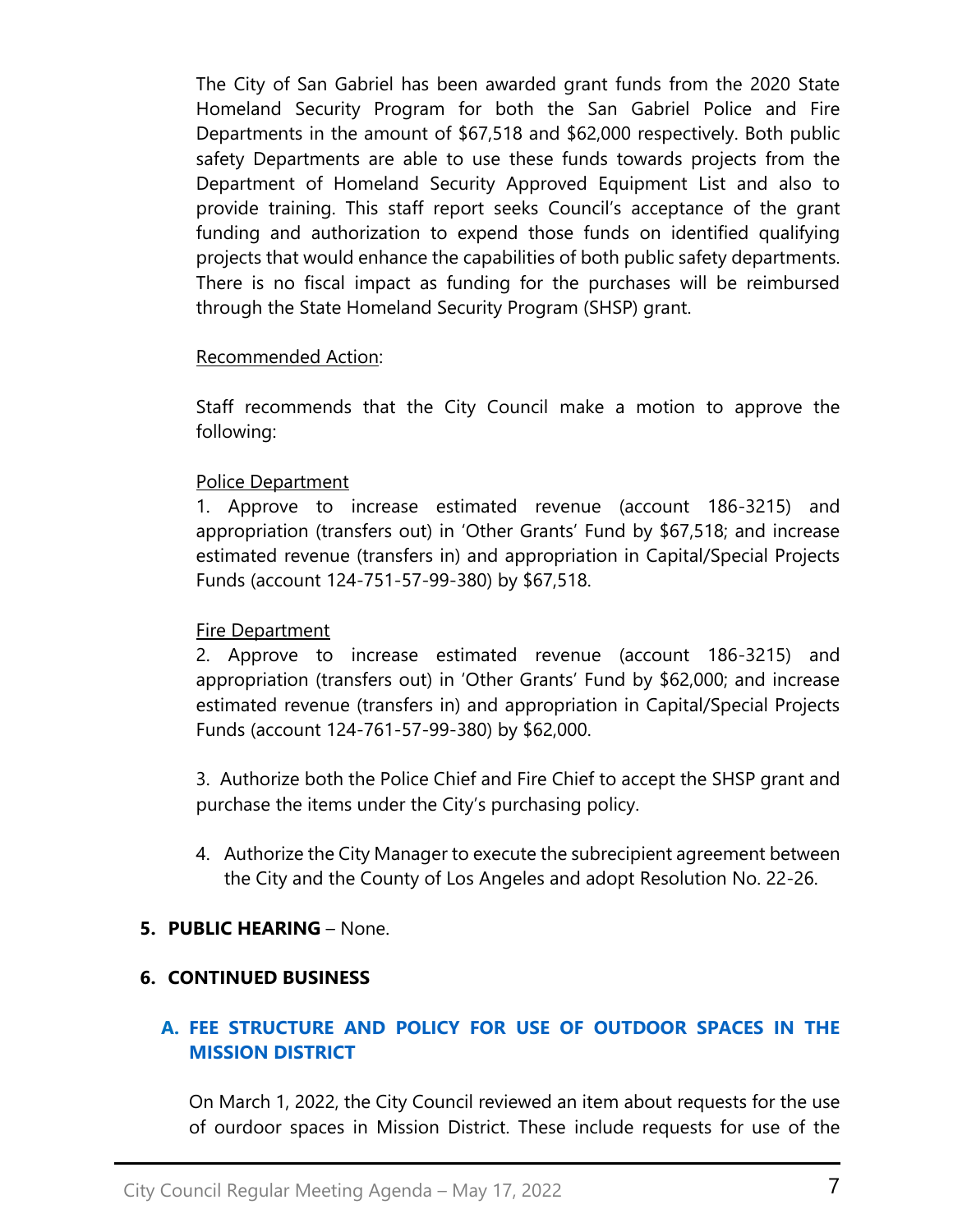Mission Playhouse Plaza area, Playhouse parking lot and requests for street closures along Mission Drive. The City Council advised that they are generally open to these uses, with the understanding that the uses cannot conflict with rentals of the Mission Playhouse or Adult Recreation Center/Grapevine Park. With this report, staff is bringing forward a proposed fee structure and policy for use of these spaces. Staff estimates that the revenue received in Fiscal Year 2022- 2023 will be approximately \$5,000.

#### Recommended Action:

Staff recommends that the City Council review this report and the fee recommendations and, if approved, include these fees as part of the Fiscal Year 2022-2023 fee schedule. The fees will be reviewed and approved as part of the Public hearing process for the fee schedule.

### **7. NEW BUSINESS**

### **A. [COMMUNITY DEVELOPMENT DEPARTMENT ANNUAL UPDATE](https://www.sangabrielcity.com/DocumentCenter/View/16566/Item-7A---Community-Development-Department-Annual-Update)**

The report provides an annual update regarding the department, the department's activities, 2021 performance metrics, housing trends in San Gabriel, development projects, and an update on Economic Developmen programs. **[PRESENTATION](https://www.sangabrielcity.com/DocumentCenter/View/16587/Final-CD-Department-Council-Overview-May-2022)**

#### Recommended Action:

Staff recommends that City Council receive and file this update from the Community Development Department, and provide any feedback or direction to staff.

## **B. DONATION OF [HERNANDO VILLA'S "THE PIONEERS" MURAL TO THE](https://www.sangabrielcity.com/DocumentCenter/View/16555/Item-7B---Donation-of-Hernando-Villa-The-Pioneers-Mural)  [LUCAS MUSEUM OF NARRATIVE ART](https://www.sangabrielcity.com/DocumentCenter/View/16555/Item-7B---Donation-of-Hernando-Villa-The-Pioneers-Mural)**

The City of San Gabriel is in possession of a donated mural art piece named "The Pioneers" by Mexican American artist Hernando Gonzallo Villa. Despite multiple attempts by City staff to find a public home for the artwork in San Gabriel, none of San Gabriel's organizations has the ability to preserve the mural nor the space to display it for public viewing. The artwork is currently stored in a fine art storage facility. Recently, the Lucas Museum of Narrative Art has expressed interest in the artwork and offered to fully fund the preservation, conservation and ongoing maintenance of the work, in exchange for it as a perpetual gift to the museum.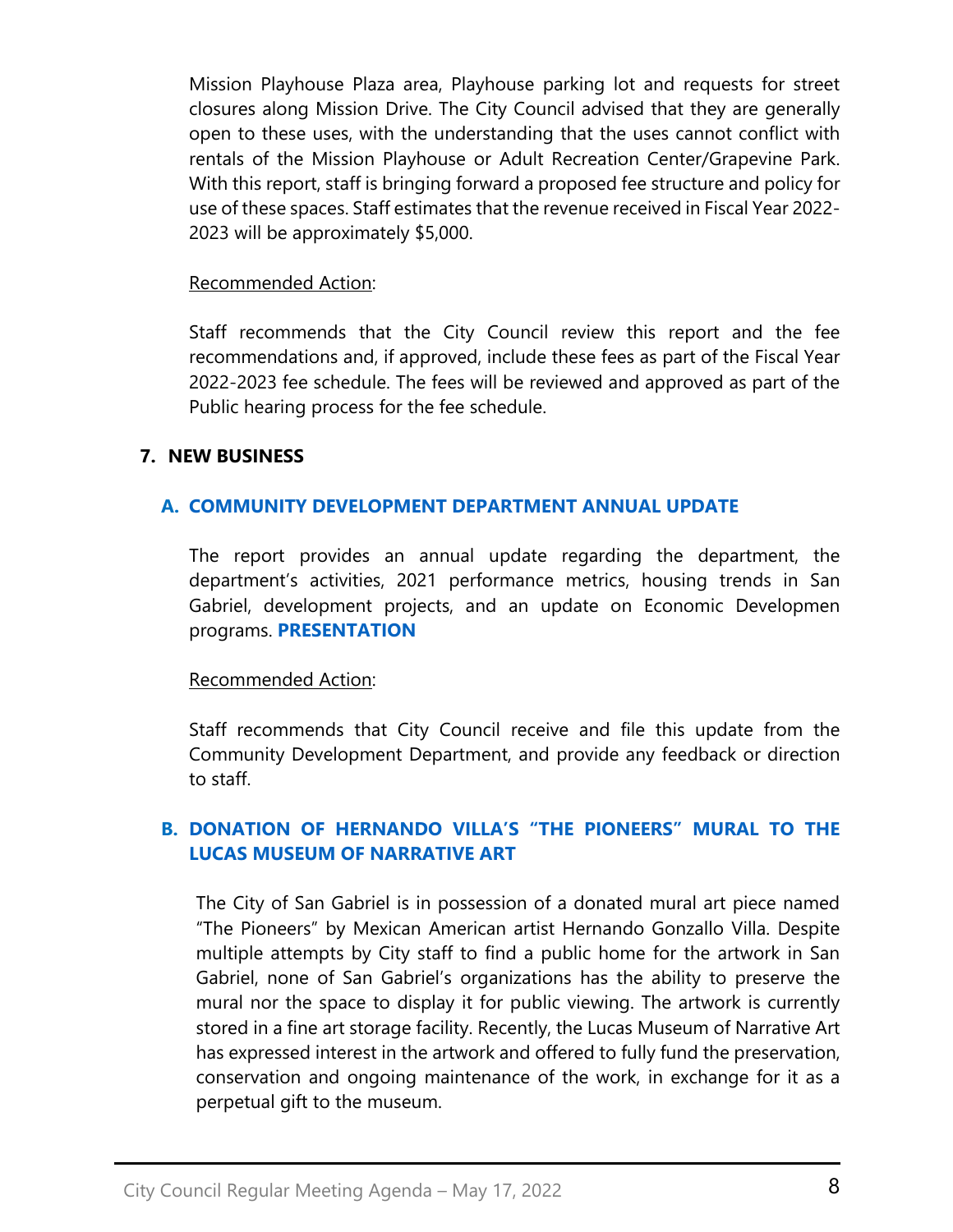### Recommended Action:

Staff recommends that the City Council approve the donation of Hernando Villa's "The Pioneer" mural to the Lucas Museum of Narrative Art.

City Council Options:

1. Accept Staff recommendation and authorize the donation of Villa's "The Pioneer" mural to the Lucas Museum of Narrative Art.

2. Should the City Council not agree with the staff recommendations, the options should be:

- A. Continue to find a suitable host for the mural to be displayed publicly. Should this occur, staff would continue to store the mural at an off-site fine art storage with the continued monthly cost and ask the City Council to provide other suggestions/directions for further outreach efforts.
- B. Follow the original plan to display the mural at the new Police Department building once it is built. Should this occur, staff would continue to store the mural at an offsite fine art storage with the continued monthly cost. Budget would also be needed to prepare and conserve the mural for public display.

# **8. PUBLIC COMMENT**

# **9. CITY MANAGER'S REPORT**

# **10. COUNCIL COMMENTS AND CONFERENCE/MEETING REPORTS**

Each Council Member may address the City Council and public on matters of general information and/or concern. This is also the time for Council Members to report on conferences and/or meetings they have attended.

# **11. CLOSED SESSION** – None.

# **12. ADJOURNMENT**

The next regular City Council meeting will be held on Tuesday, June 7, 2022 at 6:30 P.M. Information regarding matters to be considered at each meeting will be available on the Friday before the City Council Meeting on the City's website at [www.sangabrielcity.com.](http://www.sangabrielcity.com/)